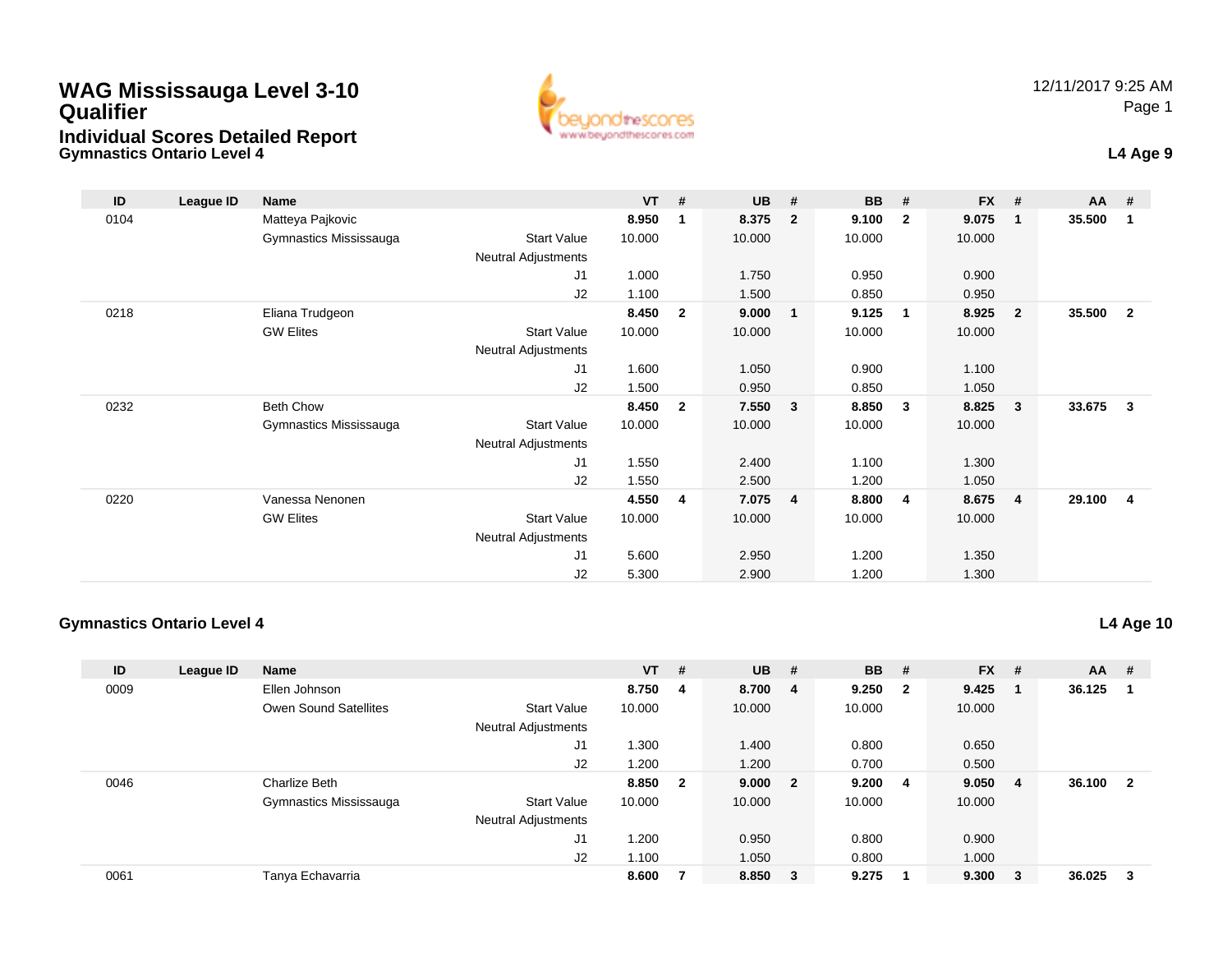# **WAG Mississauga Level 3-10 Qualifier Individual Scores Detailed Report** beyondthescores

12/11/2017 9:25 AMPage 2

|      | dividual Scores Detailed Report |                            | * www.beyondthescores.com |                |          |                 |          |                |        |                         |        |                |
|------|---------------------------------|----------------------------|---------------------------|----------------|----------|-----------------|----------|----------------|--------|-------------------------|--------|----------------|
|      | Gymnastics Mississauga          | <b>Start Value</b>         | 10.000                    |                | 10.000   |                 | 10.000   |                | 10.000 |                         |        |                |
|      |                                 | <b>Neutral Adjustments</b> |                           |                |          |                 |          |                |        |                         |        |                |
|      |                                 | J1                         | 1.500                     |                | 1.100    |                 | 0.750    |                | 0.700  |                         |        |                |
|      |                                 | J2                         | 1.300                     |                | 1.200    |                 | 0.700    |                | 0.700  |                         |        |                |
| 0071 | Abigail Hodgson                 |                            | 8.850                     | $\overline{2}$ | 8.575    | 5               | 8.900    | 5              | 9.400  | $\overline{\mathbf{2}}$ | 35.725 | 4              |
|      | Gymnastics Mississauga          | <b>Start Value</b>         | 10.000                    |                | 10.000   |                 | 10.000   |                | 10.000 |                         |        |                |
|      |                                 | <b>Neutral Adjustments</b> |                           |                |          |                 |          |                |        |                         |        |                |
|      |                                 | J1                         | 1.200                     |                | 1.350    |                 | 1.200    |                | 0.500  |                         |        |                |
|      |                                 | J2                         | 1.100                     |                | 1.500    |                 | 1.000    |                | 0.700  |                         |        |                |
| 0214 | Alexa Fletcher                  |                            | 8.725                     | 5              | 9.150    | 1               | 8.750    | $\overline{7}$ | 8.975  | 5                       | 35.600 | 5              |
|      | <b>GW Elites</b>                | <b>Start Value</b>         | 10.000                    |                | 10.000   |                 | 10.000   |                | 10.000 |                         |        |                |
|      |                                 | Neutral Adjustments        |                           |                |          |                 | $-0.100$ |                |        |                         |        |                |
|      |                                 | J1                         | 1.250                     |                | 0.850    |                 | 1.000    |                | 0.900  |                         |        |                |
|      |                                 | J2                         | 1.300                     |                | 0.850    |                 | 1.300    |                | 1.150  |                         |        |                |
| 0062 | Talia Evans                     |                            | 9.150                     | 1              | 8.100    | $\overline{7}$  | 8.900    | 5              | 8.875  | - 6                     | 35.025 | - 6            |
|      | Gymnastics Mississauga          | <b>Start Value</b>         | 10.000                    |                | 10.000   |                 | 10.000   |                | 10.000 |                         |        |                |
|      |                                 | <b>Neutral Adjustments</b> |                           |                |          |                 |          |                |        |                         |        |                |
|      |                                 | J1                         | 0.800                     |                | 2.000    |                 | 1.250    |                | 1.100  |                         |        |                |
|      |                                 | J2                         | 0.900                     |                | 1.800    |                 | 0.950    |                | 1.150  |                         |        |                |
| 0131 | Nadira Mardan                   |                            | 8.650                     | 6              | 8.100    | $6\overline{6}$ | 9.225    | $\mathbf{3}$   | 8.600  | $\overline{7}$          | 34.575 | $\overline{7}$ |
|      | <b>Toronto Premier Gym Club</b> | <b>Start Value</b>         | 10.000                    |                | 10.000   |                 | 10.000   |                | 10.000 |                         |        |                |
|      |                                 | Neutral Adjustments        |                           |                | $-0.300$ |                 |          |                |        |                         |        |                |
|      |                                 | J <sub>1</sub>             | 1.400                     |                | 1.600    |                 | 0.850    |                | 1.550  |                         |        |                |
|      |                                 | J <sub>2</sub>             | 1.300                     |                | 1.600    |                 | 0.700    |                | 1.250  |                         |        |                |
|      |                                 |                            |                           |                |          |                 |          |                |        |                         |        |                |

#### **Gymnastics Ontario Level 4**

**L4 Age 11**

| ID   | League ID | <b>Name</b>            |                            | $VT$ #  |              | $UB$ #  |        | <b>BB</b> | - #                     | <b>FX</b> | #                       | <b>AA</b> | -#           |
|------|-----------|------------------------|----------------------------|---------|--------------|---------|--------|-----------|-------------------------|-----------|-------------------------|-----------|--------------|
| 0080 |           | Joanna Lee             |                            | 8.750 3 |              | 8.500 2 |        | 9.075     | - 1                     | 9.100     | $\overline{\mathbf{2}}$ | 35.425    |              |
|      |           | Gymnastics Mississauga | <b>Start Value</b>         | 10.000  |              | 10.000  |        | 10.000    |                         | 10.000    |                         |           |              |
|      |           |                        | <b>Neutral Adjustments</b> |         |              |         |        |           |                         |           |                         |           |              |
|      |           |                        | J1                         | 1.200   |              | 1.400   |        | 1.000     |                         | 0.800     |                         |           |              |
|      |           |                        | J2                         | 1.300   |              | 1.600   |        | 0.850     |                         | 1.000     |                         |           |              |
| 0217 |           | Lauren Krause          |                            | 9.025   | -1           | 7.950   | $_{3}$ | 8.750     | $\overline{\mathbf{2}}$ | 9.125     |                         | 34.850    | $\mathbf{2}$ |
|      |           | <b>GW Elites</b>       | <b>Start Value</b>         | 10.000  |              | 10.000  |        | 10.000    |                         | 10.000    |                         |           |              |
|      |           |                        | <b>Neutral Adjustments</b> |         |              |         |        | $-0.100$  |                         |           |                         |           |              |
|      |           |                        | J <sub>1</sub>             | 0.950   |              | 1.900   |        | 1.000     |                         | 1.000     |                         |           |              |
|      |           |                        | J2                         | 1.000   |              | 2.200   |        | 1.300     |                         | 0.750     |                         |           |              |
| 0216 |           | Jaelyn Clifford        |                            | 9.000   | $\mathbf{2}$ | 8.700   |        | 8.125     | - 3                     | 8.950     | - 3                     | 34.775    | -3           |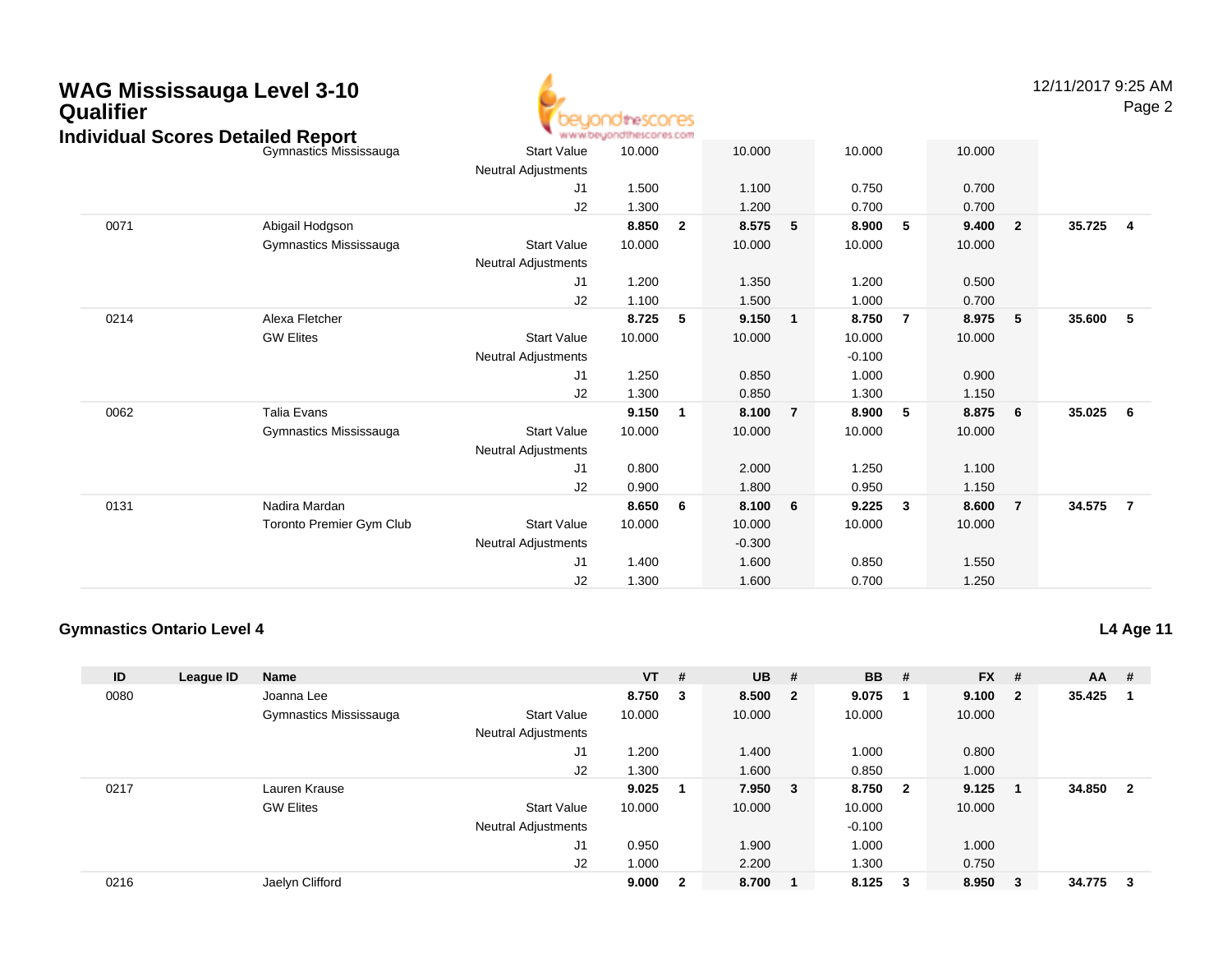## **WAG Mississauga Level 3-10 QualifierIndividual Scores Detailed Report**



#### 12/11/2017 9:25 AMPage 3

| Scores Detailed Report | www.beuondthescores.com    |        |        |          |        |  |  |  |
|------------------------|----------------------------|--------|--------|----------|--------|--|--|--|
| <b>GW Elites</b>       | <b>Start Value</b>         | 10.000 | 10.000 | 10.000   | 10.000 |  |  |  |
|                        | <b>Neutral Adjustments</b> |        |        | $-0.100$ |        |  |  |  |
|                        |                            | 0.900  | .400   | .800     | 1.200  |  |  |  |
|                        | J2                         | 1.100  | 1.200  | .750     | 0.900  |  |  |  |

#### **Gymnastics Ontario Level 4**

**L4 Age 12**

| ID   | <b>League ID</b> | <b>Name</b>              |                            | <b>VT</b>      | #            | <b>UB</b>      | #              | <b>BB</b>      | #              | <b>FX</b>      | #              | <b>AA</b> | #              |
|------|------------------|--------------------------|----------------------------|----------------|--------------|----------------|----------------|----------------|----------------|----------------|----------------|-----------|----------------|
| 0215 |                  | Isabella Guzman          |                            | 8.750          | $\mathbf{2}$ | 9.450          | $\mathbf{1}$   | 8.975          | $\mathbf{3}$   | 9.450          | $\overline{2}$ | 36.625    | $\mathbf{1}$   |
|      |                  | <b>GW Elites</b>         | <b>Start Value</b>         | 10.000         |              | 10.000         |                | 10.000         |                | 10.000         |                |           |                |
|      |                  |                          | <b>Neutral Adjustments</b> |                |              |                |                |                |                |                |                |           |                |
|      |                  |                          | J1                         | 1.300          |              | 0.600          |                | 0.950          |                | 0.600          |                |           |                |
|      |                  |                          | J2                         | 1.200          |              | 0.500          |                | 1.100          |                | 0.500          |                |           |                |
| 0101 |                  | <b>Tristen Tigree</b>    |                            | 8.900          | 1            | 9.225          | $\overline{2}$ | 8.725          | - 6            | 9.475          | $\overline{1}$ | 36.325    | $\overline{2}$ |
|      |                  | Gymnastics Mississauga   | <b>Start Value</b>         | 10.000         |              | 10.000         |                | 10.000         |                | 10.000         |                |           |                |
|      |                  |                          | <b>Neutral Adjustments</b> |                |              |                |                | $-0.300$       |                |                |                |           |                |
|      |                  |                          | J1                         | 1.100          |              | 0.800          |                | 0.850          |                | 0.600          |                |           |                |
|      |                  |                          | J2                         | 1.100          |              | 0.750          |                | 1.100          |                | 0.450          |                |           |                |
| 0130 |                  | Evangelia Turlla         |                            | 8.650          | 3            | 7.450          | 5              | 9.025          | $\overline{2}$ | 9.250          | $\mathbf{3}$   | 34.375    | $\mathbf{3}$   |
|      |                  | Toronto Premier Gym Club | <b>Start Value</b>         | 10.000         |              | 10.000         |                | 10.000         |                | 10.000         |                |           |                |
|      |                  |                          | <b>Neutral Adjustments</b> |                |              | $-0.300$       |                |                |                |                |                |           |                |
|      |                  |                          | J1                         | 1.400          |              | 2.100          |                | 1.050          |                | 0.800          |                |           |                |
|      |                  |                          | J2                         | 1.300          |              | 2.400          |                | 0.900          |                | 0.700          |                |           |                |
| 0079 |                  | Ela Latincic             |                            | 8.350          | 4            | 8.250          | $\mathbf{3}$   | 8.875          | $\overline{4}$ | 8.875          | 5              | 34.350    | $\overline{4}$ |
|      |                  | Gymnastics Mississauga   | <b>Start Value</b>         | 10.000         |              | 10.000         |                | 10.000         |                | 10.000         |                |           |                |
|      |                  |                          | Neutral Adjustments        |                |              |                |                |                |                |                |                |           |                |
|      |                  |                          | J1<br>J2                   | 1.600<br>1.700 |              | 1.650<br>1.850 |                | 1.150<br>1.100 |                | 1.000<br>1.250 |                |           |                |
| 0107 |                  | Julia Silva              |                            | 8.200          | 5            | 7.775          | $\overline{4}$ | 8.800          | 5              | 9.100          | $\overline{4}$ | 33,875    | - 5            |
|      |                  | Gymnastics Mississauga   | <b>Start Value</b>         | 10.000         |              | 10.000         |                | 10.000         |                | 10.000         |                |           |                |
|      |                  |                          | <b>Neutral Adjustments</b> |                |              |                |                |                |                |                |                |           |                |
|      |                  |                          | J1                         | 1.900          |              | 2.300          |                | 1.250          |                | 0.800          |                |           |                |
|      |                  |                          | J2                         | 1.700          |              | 2.150          |                | 1.150          |                | 1.000          |                |           |                |
| 0073 |                  | Hareet Kaur-Gehlon       |                            | 8.050          | 6            | 7.375          | 6              | 9.350          | $\overline{1}$ | 8.825          | 6              | 33.600    | 6              |
|      |                  | Gymnastics Mississauga   | <b>Start Value</b>         | 10.000         |              | 10.000         |                | 10.000         |                | 10.000         |                |           |                |
|      |                  |                          | <b>Neutral Adjustments</b> |                |              |                |                |                |                |                |                |           |                |
|      |                  |                          | J <sub>1</sub>             | 1.900          |              | 2.650          |                | 0.600          |                | 1.250          |                |           |                |
|      |                  |                          | J2                         | 2.000          |              | 2.600          |                | 0.700          |                | 1.100          |                |           |                |
|      |                  |                          |                            |                |              |                |                |                |                |                |                |           |                |